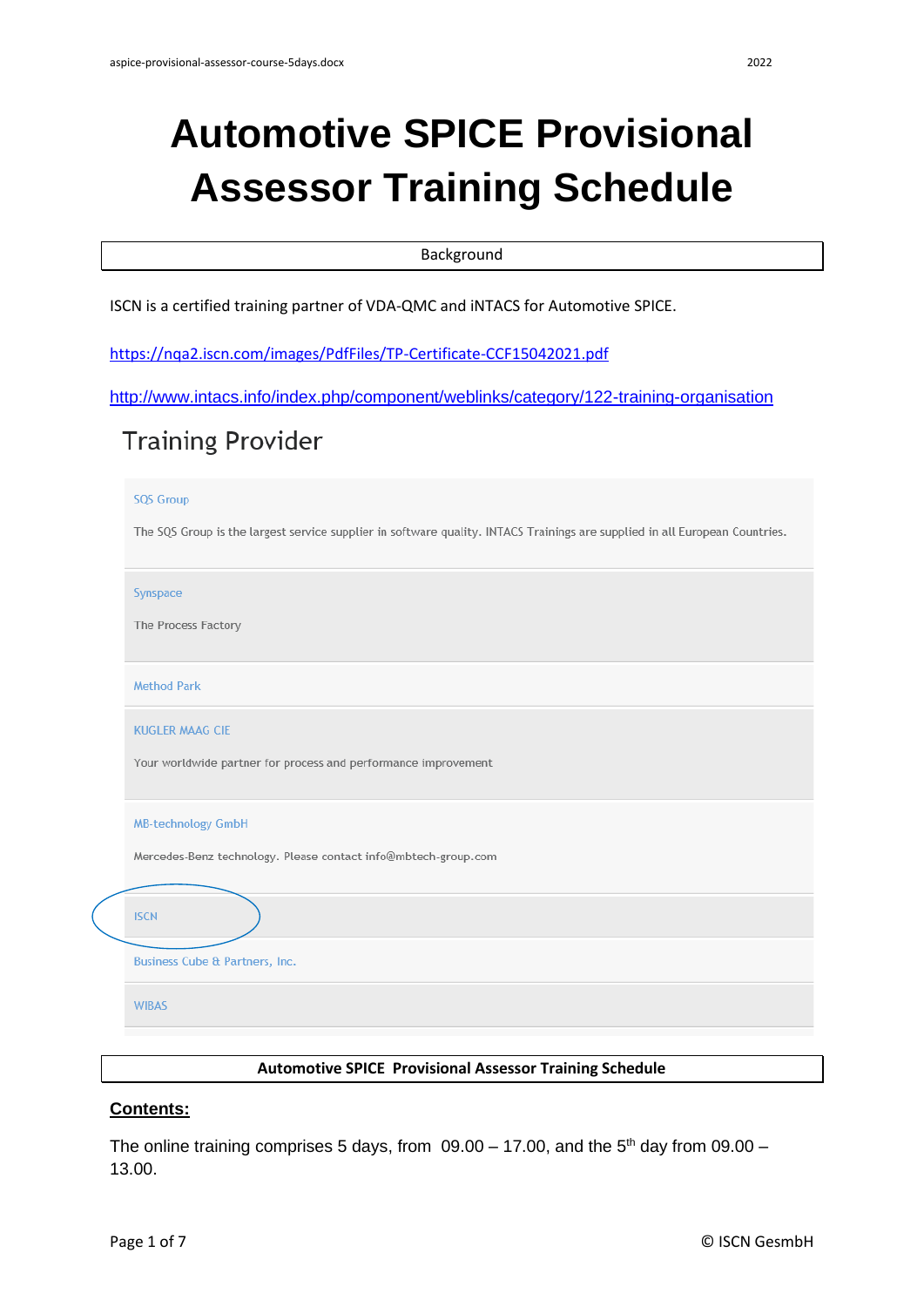On the last day there is the VDA exam managed by an external independent exam body, at 14.00.

The training builds on the modules of the standard syllabus of the competent assessor course from INTACS.

## Course Schedule

| <b>Day</b> | <b>Time</b>              | <b>Chapter Module</b> |                                                  |
|------------|--------------------------|-----------------------|--------------------------------------------------|
|            | 21.10.2021 09.00 - 09.20 |                       | 1.1 Introduction                                 |
|            | 21.10.2021 09.20 - 09.50 |                       | 1.2 INTACS Schema                                |
|            | 21.10.2021 09.50 - 10.30 |                       | 1.3 Motivation                                   |
|            | 21.10.2021 10.30 - 10.45 |                       | Coffee Break                                     |
|            | 21.10.2021 10.30 - 11.00 |                       | 1.4 Document Review Theory                       |
|            | 21.10.2021 11.00 - 12.00 |                       | 1.4 Document Review - Introduction to Case Study |
|            | 21.10.2021 12.00 - 13.00 |                       | Lunch                                            |
|            | 21.10.2021 13.00 - 14.00 |                       | 1.4 Interview techniques                         |
|            | 21.10.2021 14.00 - 14.30 |                       | 1.5 Rating                                       |
|            | 21.10.2021 15.00 - 17.00 |                       | 1.5 SYS.5 Exercise                               |
|            |                          |                       | Homework to prepare for exams                    |
|            | 22.10.2021 09.00 - 10.00 |                       | 1.5 SYS.5 Exercise - Discussion of Results       |
|            | 22.10.2021 10.00 - 11.00 |                       | 1.8 Assessment process                           |
|            | 22.10.2021 11.00 - 12.00 |                       | 2.1 PAM Overview                                 |
|            | 22.10.2021 12.00 - 13.00 |                       | Lunch                                            |
|            | 22.10.2021 13.00 - 13.30 |                       | 2.1 PAM Overview Continued                       |
| 22.10.2021 | 13.30 - 17.00            |                       | 2.2 Exercises Capability Level 1                 |
|            |                          |                       | Homework to prepare for exams                    |
| 27.10.2021 | $09.00 - 12.00$          |                       | 2.2 Exercises Capability Level 1 Continued       |
| 27.10.2021 | $12.00 - 13.00$          |                       | Lunch                                            |
| 27.10.2021 | 13.00 - 17.00            |                       | 2.3 PAM Details                                  |
|            |                          |                       | Homework to prepare for exams                    |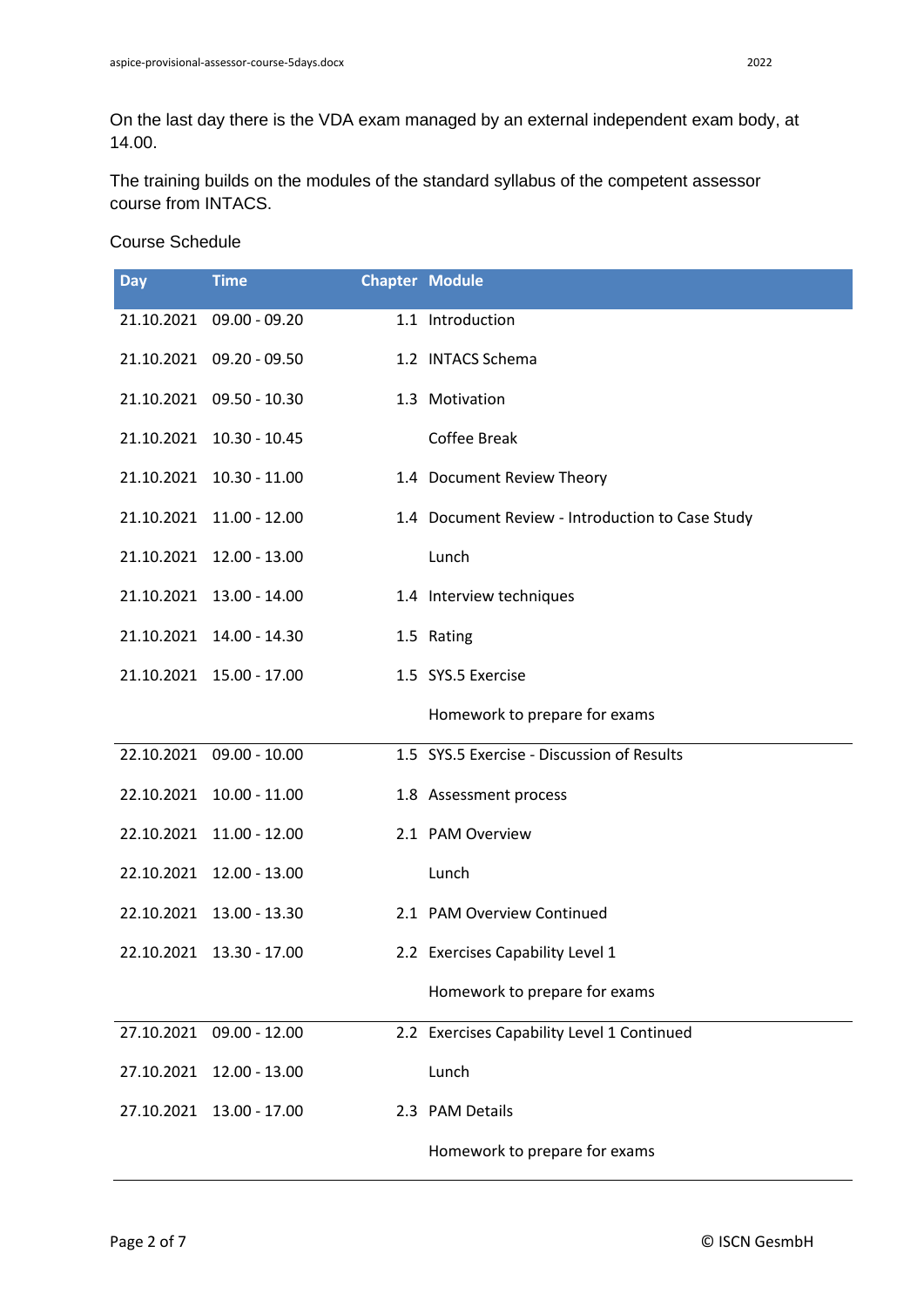|            | 28.10.2021 09.00 - 10.30 | 2.4 Capability Level 2 and 3           |
|------------|--------------------------|----------------------------------------|
| 28.10.2021 | $10.30 - 12.00$          | 2.5 Rating Guidelines                  |
| 28.10.2021 | $12.00 - 13.00$          | Lunch                                  |
|            | 28.10.2021 13.00 - 17.00 | 2.6 Exercises Capability Level 2 and 3 |
|            |                          |                                        |
|            |                          | Homework to prepare for exams          |
| 29.10.2021 | $09.00 - 12.00$          | 2.6 Exercises Capability Level 2 and 3 |
| 9.11.2021  | $08.00 - 10.00$          | <b>Exam Preparation</b>                |

### **Exercises**

The course contains a mixture of lectures and practical exercises. Students learn to implement SPICE based on a case study.

This course is based on Automotive SPICE cases studies and assessment exercises.

| VDA QMC Exams |  |
|---------------|--|
|---------------|--|

The exam takes place – to be defined -.

Exams are organised by VDA. Exam fees need to be paid to the training body who has to refund the VDA.

The exam takes place online.

Attendees require an online access, the exam is using access by ZOOM (assure that ZOOM as a conference system is ok), **and a camera is required (the examiner from VDA observes the attendees via the camera during the exam).**

**Note 1: VDA sends a ZOOM link for dry run at the course.**

**Also attendees need to send a photo and their birth date to the training body**, who report the attendees to the VDA with these details, latest 3 weeks before the exam.

**Note 2: Photos are required, VDA identifies the persons by the photos the training provider is forwarding.**

## **Resources Used**

Please register with the training portals before the course starts.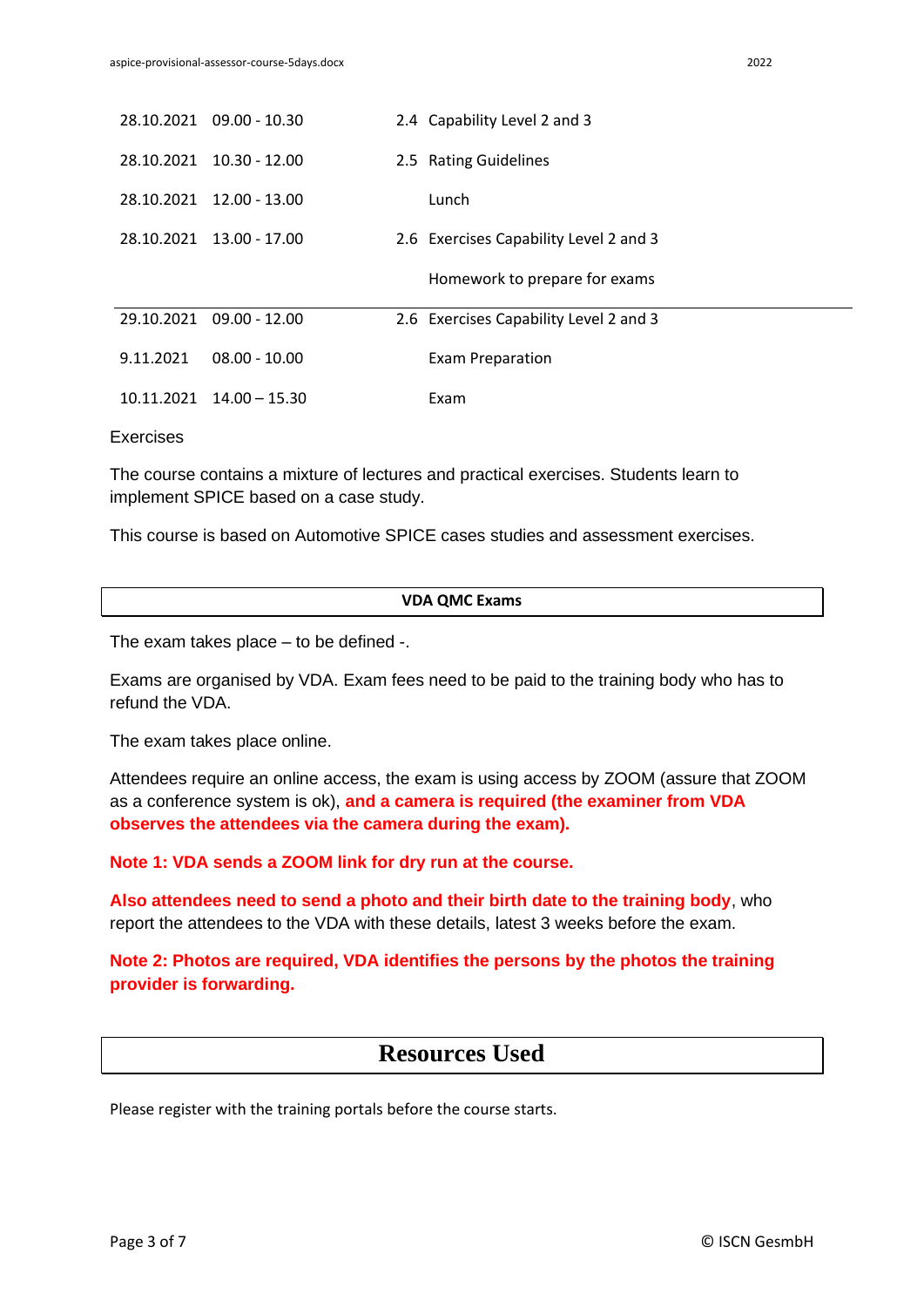## Free Available ASPICE Introduction **MOOCs to Attend as a Preparation**

The course materials and lectures are online available on the DRIVES platform. MOOC stands for Massive open online courses.

These courses are a good introduction to prepare for the course. To get introduced increases the capability to pass the VDA exa.

## <https://learn.drives-compass.eu/>



Scroll down and select the course.

- 1. MOOC for Introduction to Automotive SPICE ®
- Select the course Introduction to Automotive SPICE ®
- Register
- You receive an email and need to confirm by clicking the link in your email.
- Then you can login
- 2. MOOC for Introduction to Automotive SPICE ® Provisional Assessor
- Select the course Introduction to Automotive SPICE ® Provisional Assessor
- Register
- You receive an email and need to confirm by clicking the link in your email.
- Then you can login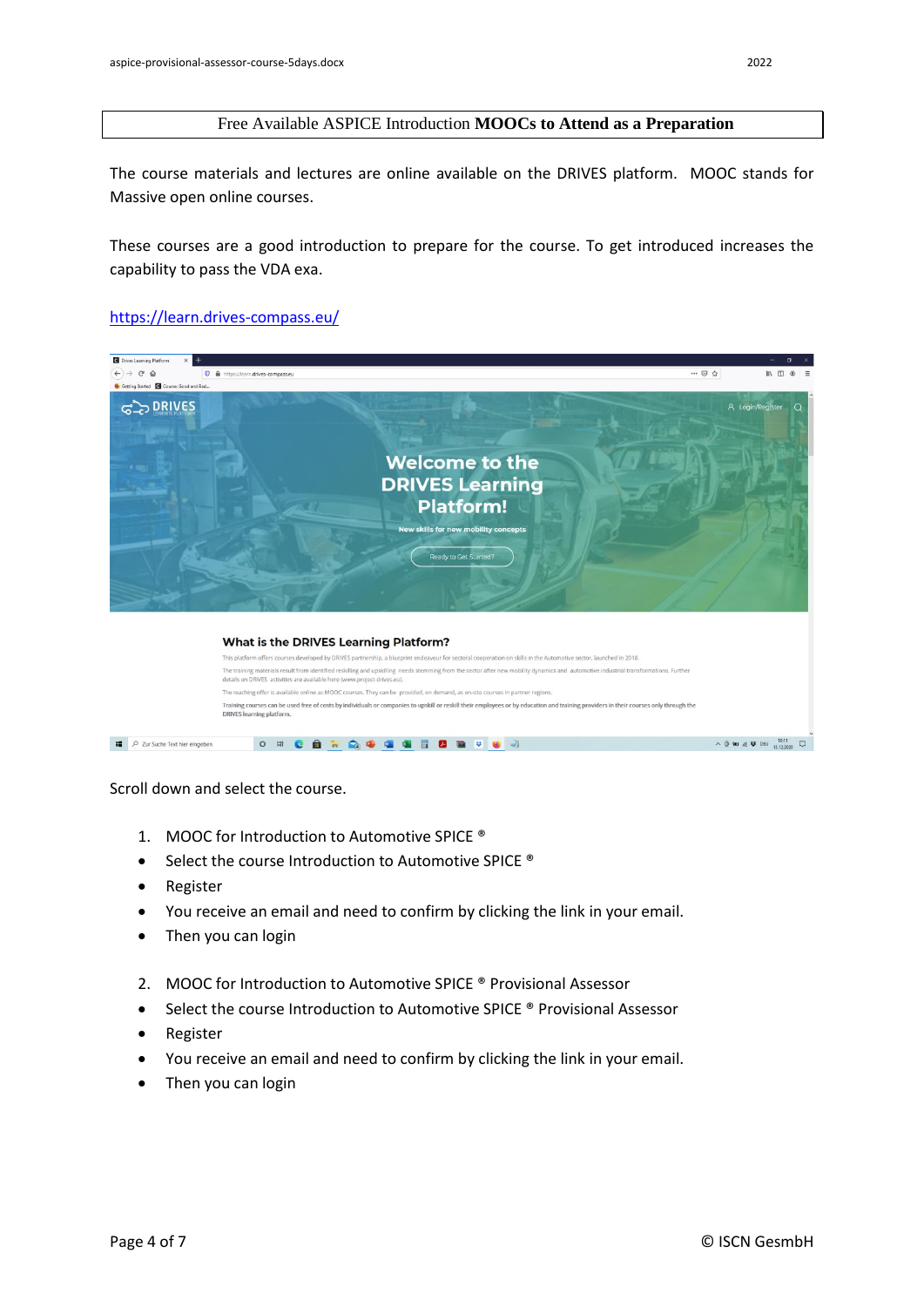$\mathsf{ISCN}$ 

 $\rightarrow$  C  $\odot$ 

**G** Getting Started G<sub>2</sub> DRIVES



ge me

ஒ

**ANTIQ** GEORIE

Predictive Maintenance<br>Expert

## **Automotive SPICE Provisional Assessor Course (5 Days)**

 $2258$  mms

ssa

**AND GEORIVES** 

Introduction to Lean Six<br>Sigma

 $0.05 \text{ m/s}$ 

ஒ

Predictive Maintenance<br>Technician

O H C & R Q + B + E B B U J + 6

**ANALOGICA DRIVES** 

The course materials and lectures are online available on the EuroSPI Academy platform and form the basis for the course with exercises.

 $9.19$  mms

ஒ

Predictive Maintenance<br>Engineer

**ANTIQUES** GROUPES

## <https://academy.eurospi.net/>

 $\Box$   $\Box$  Zur Suche Text hier eingeben



 $\overline{\mathbf{t}}$ 

7 15°C Stark bewolkt  $\sim$   $\overline{0}$  **No**  $\overline{a}$  **U** DEU  $\frac{2237}{07.09.2021}$   $\overline{\mathbf{W}}_2$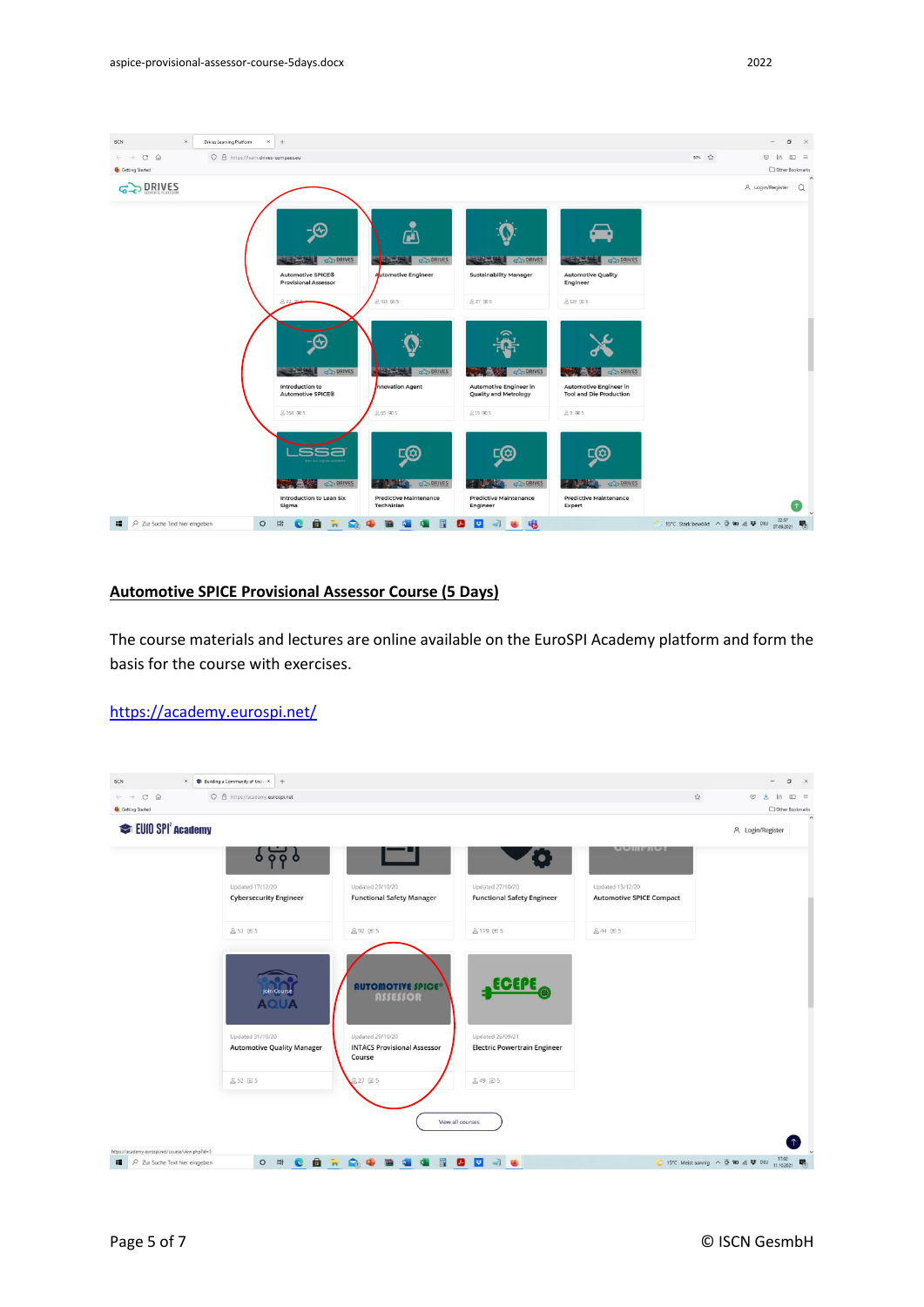- Select the course Automotive SPICE Assessor
- Register
- You receive an email and need to confirm by clicking the link in your email.
- Then you can login
- You need the enrollment key **– will be provided -**

Assessment Portal System

Practical exercises are performed with and cloud based assessment portal of ISCN.

## [https://www.iscn.com/capadv\\_r82/](https://www.iscn.com/capadv_r82/)

| Capability<br>viser                                                                                                               |                                                                                                                                                                                                                                                                                                                                                                                                                                                                                                                                                                                                                                                                                                                      |                       |       |             |  |  |  |
|-----------------------------------------------------------------------------------------------------------------------------------|----------------------------------------------------------------------------------------------------------------------------------------------------------------------------------------------------------------------------------------------------------------------------------------------------------------------------------------------------------------------------------------------------------------------------------------------------------------------------------------------------------------------------------------------------------------------------------------------------------------------------------------------------------------------------------------------------------------------|-----------------------|-------|-------------|--|--|--|
| <b>Software Process Assessment</b><br><b>About</b>                                                                                | <b>Process Assessment Model</b>                                                                                                                                                                                                                                                                                                                                                                                                                                                                                                                                                                                                                                                                                      | <b>Browse Domains</b> | Login | <b>Help</b> |  |  |  |
| <b>THE GOALS</b>                                                                                                                  | <b>Welcome to the Capability Adviser Web Assessment</b>                                                                                                                                                                                                                                                                                                                                                                                                                                                                                                                                                                                                                                                              |                       |       |             |  |  |  |
| > Establish plans for improvements<br>> Benchmark with international standards<br>> Increase the competitiveness on the<br>market | The Version 8.1 includes:                                                                                                                                                                                                                                                                                                                                                                                                                                                                                                                                                                                                                                                                                            |                       |       |             |  |  |  |
| $\overline{\mathbf{3}}$<br>$\overline{2}$                                                                                         | . Document your assessment notes in separate fields as strength,<br>weaknesses and suggestion/improvements<br>. Notes are saved automatically, no worries that notes get lost<br>. Improved Benchmarking functionality to compare and analyse assessment<br>results and determine which practices need a general improvement<br>. Improved Assessment Report with Evidence list export<br>. Deactivating Assessors, which are not any more active, assessments still<br>include all their ratings and notes<br>• Set assessments to read-only in order to archive them<br>. Automatic generate your iNTACS log after the assessment<br>. Decreased load times drastically<br>• Many small bug fixes and improvements |                       |       |             |  |  |  |
| $\mathbf{0}$                                                                                                                      | The Capability Adviser is a web based team assessment tool, supporting<br>Automotive SPICE(r) 3.1, VDA Guidelines, joint assessments, assessment reports<br>and much more.                                                                                                                                                                                                                                                                                                                                                                                                                                                                                                                                           |                       |       |             |  |  |  |
|                                                                                                                                   | Visit the Capability Adviser product page at: www.iscn.com                                                                                                                                                                                                                                                                                                                                                                                                                                                                                                                                                                                                                                                           |                       |       |             |  |  |  |
|                                                                                                                                   |                                                                                                                                                                                                                                                                                                                                                                                                                                                                                                                                                                                                                                                                                                                      |                       |       |             |  |  |  |

The trainer will establish a training assessment and provide the exercise teams with an assessor account.

### **MS Teams Links**

The lectures will be in the main stream. In addition there will be a  $2<sup>nd</sup>$  stream and two teams in parallel will do ratings. The trainer will join the 2 teams on a time-sharing basis. Also possible is that only the main stream is used and the attendees form teams, connect themselves inside the company and return when fulfilling the exercise with results to the main stream.